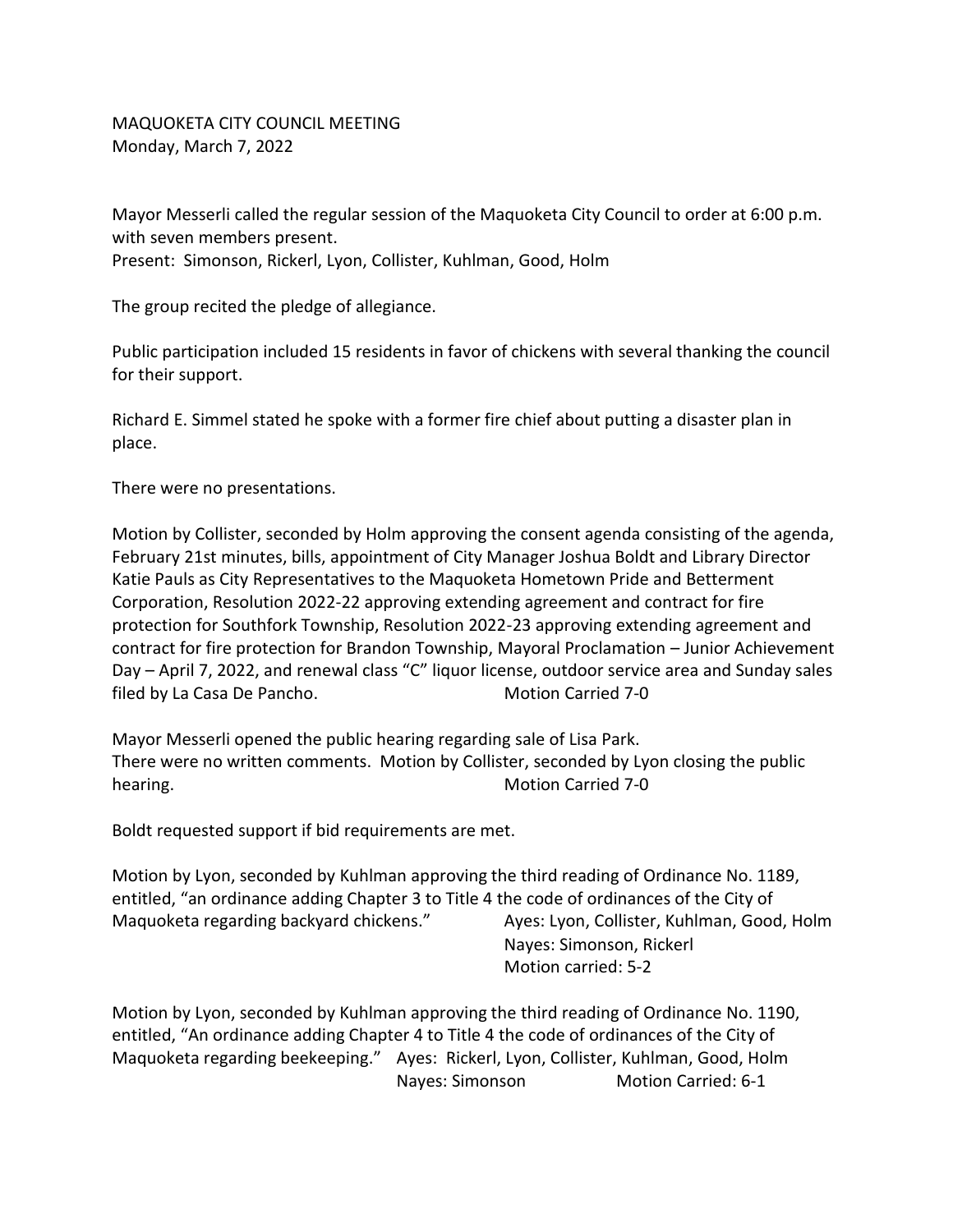Motion by Collister, seconded by Kuhlman approving the third reading of Ordinance No. 1191, entitled, "An ordinance amending Title 3 Community Protection Chapter 3 Traffic Code Subchapter 3G stop and yield intersections section 1 stop intersections of the City Code of Ordinances." 2008 - 2009 Motion Carried: 7-0

A discussion was held on the removal of the stop sign on Summit and Western. There has been a lot of communication between the public and council members. It was discussed on when to take down the stop sign on Summit and Western. To enforce the ordinance, it was recommended to remove the sign promptly. It was also recommended to see how things go if we present a new ordinance to replace it based on the traffic from detour route and any incidents.

Motion by Collister, seconded by Holm to approve Resolution No. 2022-24, entitled, "Resolution setting March 21, 2022 at 6:00 p.m. as public hearing date regarding FY 2022/2023 Budget and Capital Improvement Plan." Motion Carried 7-0

Boldt discussed a lot of good signs in the budget to be presented. It's a solid plan for the infrastructure.

Motion by Collister, seconded by Rickerl to approve the Resolution No. 2022-25, entitled, "Resolution approving a service agreement with Sikich LLP as the City of Maquoketa's external auditor for FY2022-FY2024 with a total contract cost not to exceed \$94,275." Motion Carried 7-0

Boldt mentioned this will be good for the city. This is a total cost for the next 3 years. The City of Dekalb also used this firm. We sent out bids to 8 local firms with no response. Boldt mentioned that Sikich, LLP is a good firm and will be a good trainer for the staff.

Motion by Lyon, seconded by Holm to approve Resolution No. 2022-26, entitled, "Resolution approving an initial application fee of \$40 and \$10 annual renewals for Backyard Chickens. " Motion Carried 7-0

Motion by Good, seconded by Lyon to approve the Resolution No. 2022-27, entitled, "Resolution authorizing the purchase of a new plow dump truck in the amount of \$77,935.00 from Thompson Truck." The Controller of the Controller of the Motion Carried 7-0

Ellenz mentioned this is the second replacement of four dump trucks that were purchased in 2009.

Motion by Lyon, seconded by Rickerl to approve the Resolution No. 2022-28, entitled, "Resolution authorizing the purchase of a plow, wing, sander & box uplift package in the amount of \$153,441.00 from Henderson Products." Motion Carried 7-0

Ellenz mentioned this is an installed price. This equipment also has a heavy mechanical cost. It was also mentioned that Ellenz selected the most competitive bid.